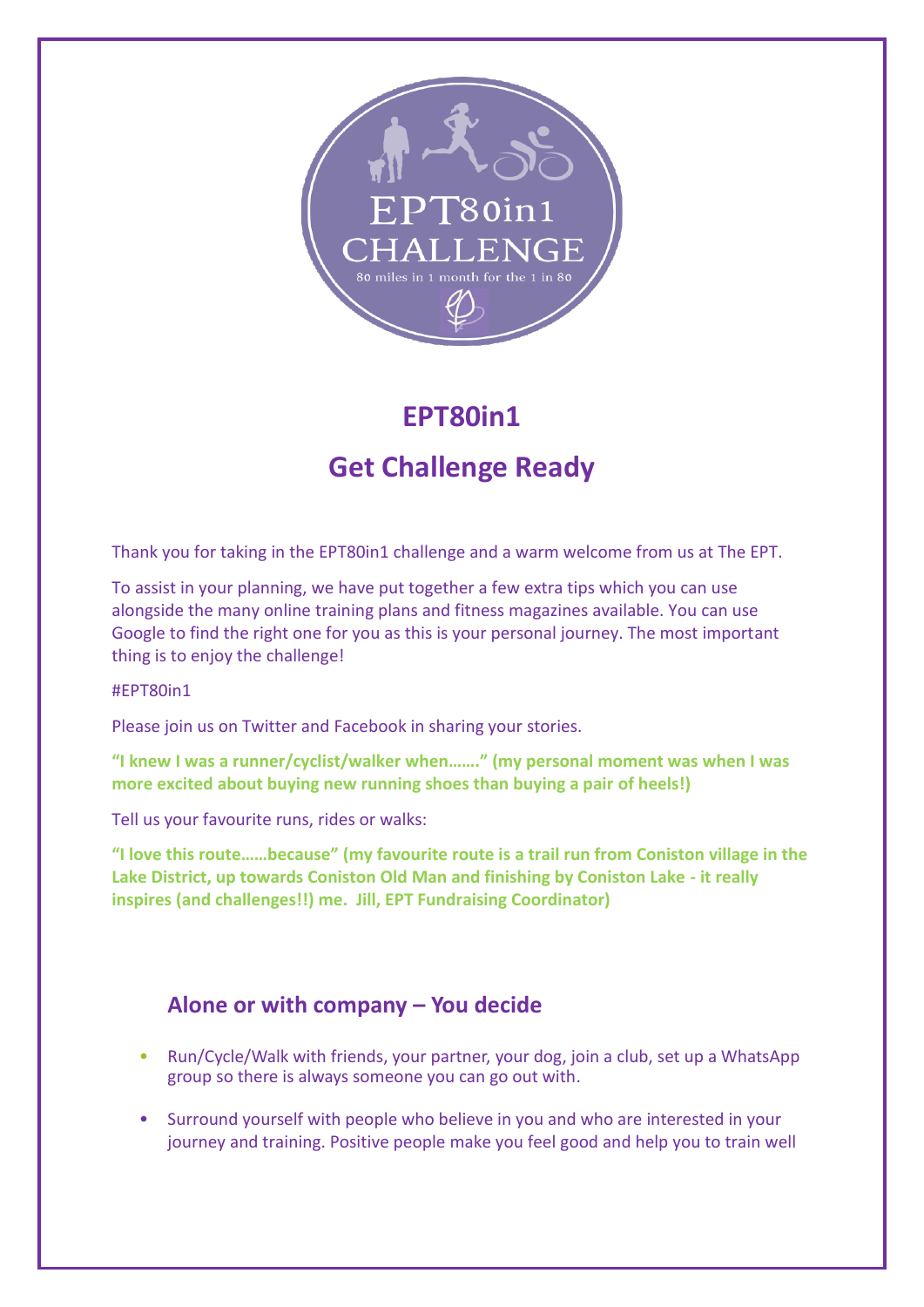

- Alternatively, use it for time on your own to clear your head, take in the nature around you.
- Or plug in to your favourite music.
- Take your trainers/walking shoes/bike to weekends away and on your holidays. It's amazing how much more you can see of a place on foot or bike.
- Running/walking/cycling makes you feel good and gives you energy for everything else in your life. Spending time in nature, with friends or in a happy place aids recovery. We hope after this challenge you will continue running/cycling/walking regularly. You may even want to join our EPT1000 challenge which runs over a period of 12 months where you can run, walk, cycle a distance of 1000 km or miles.

### **What should I wear – Your comfort**

- Before you embark upon your challenge, check that you have the correct equipment - shoes, bike, running/cycling kit. You must be comfortable and not injure yourselves. Do remember your lovely EPT dri fit top/vest! Please remember to wear the correct running trainers that are suited to your feet.
- If you are warm enough when you start, take a layer off, 10 minutes into your exercise, you'll bound to be stripping off and carrying surplus clothes.
- Remember to stay hydrated, fuelled, let someone know your planned route.
- Be YOU and don't worry about what you look like out there. You have entered the challenge and aim to train to cover the distance and perhaps even improve your time so embrace it; you are doing it!

### **KEEP GOING – It's worth it**

• Whatever the weather, just get out into the fresh air. It can even feel more uplifting completing a run/walk/cycle in the pouring rain!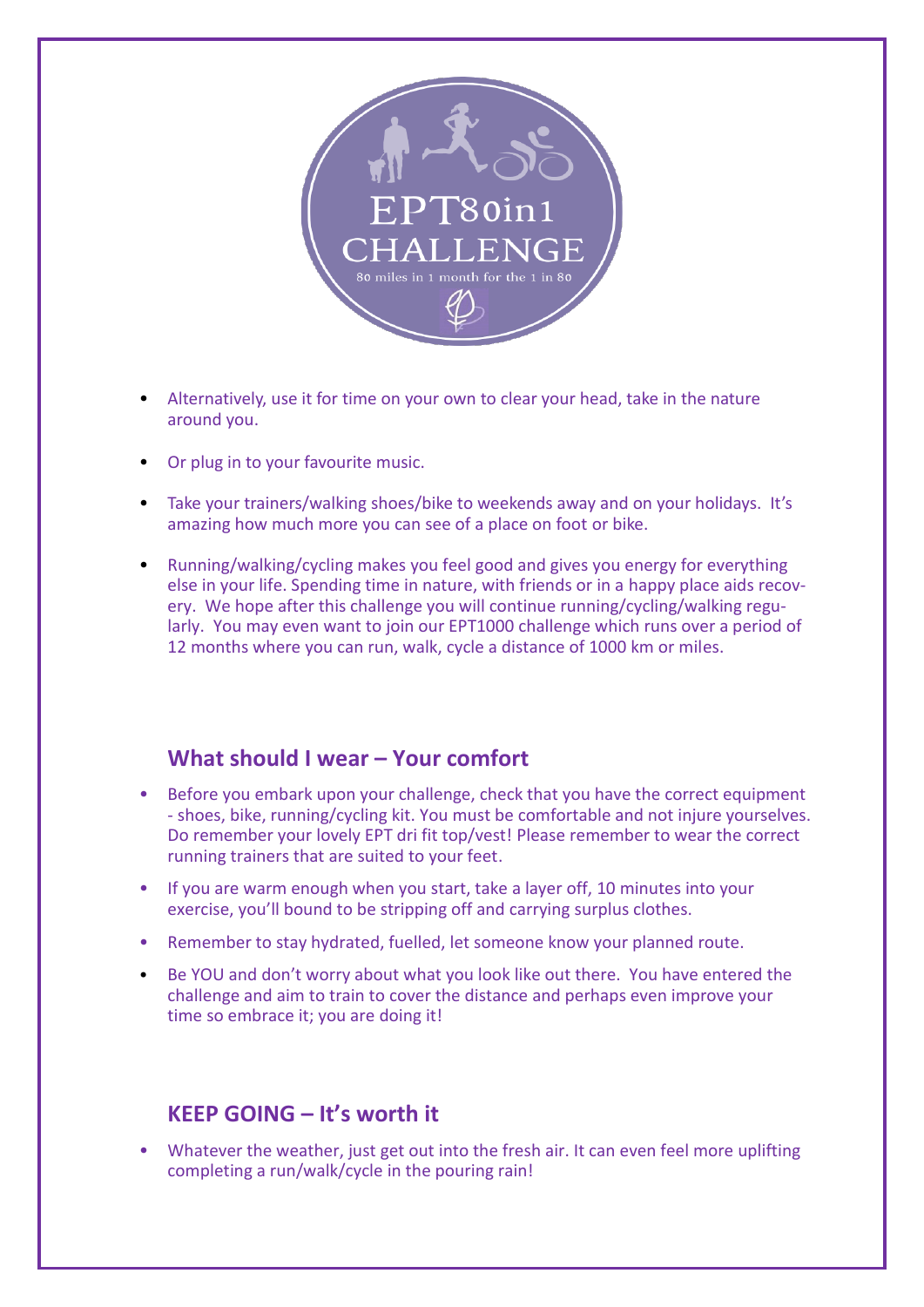

- Pop your running/cycling gear on when you get up so you know you will go.
- Put a note on the fridge to remind you to get out/diarise your activity/keep a blog
- Mix it up! Don't stick to same walk/run/cycle instead go for some hills, off-road, trails, cross country, canal paths, intervals. Explore and have fun!

## **Look after yourself**

• Don't forget to treat yourself - have a lovely bubble bath, celebratory drink, etc.

**Homemade Cranberry and Coconut Energy Bars – 5 minutes to make!** *Ingredients*

- **200g butter, 100g light muscovado sugar, 50g golden syrup**
- **50g sunflower seeds, 50g dried cranberries, 100g sultanas, 50g desiccated coconut**
- **100g crisped rice cereal, 150g rolled oats**
- **Line a tray bake tin with cling film. Add the butter, sugar and syrup to a large pan and stir over a medium heat until melted. Pour into large bowl, stir in all the remaining ingredients til well combined. Pour mixture into lined tin and spread till level. Transfer to fridge to chill for about 2 hours. Cut into even sized bars and store in airtight container. ENJOY!**

#### **Energising Banana and Almond Smoothie**

**1 banana, 2-4 ice cubes (optional), 2 tbsp whey protein, 1 tbsp lime juice, 4 tbsp Greek yogurt, Handful of almonds, Almond milk to fill line.**

#### **Mix/blend it all up and feel energised!**

• Before an exercise, stretching should be a short warm up fast walk/slow jog. Don't stretch cold muscles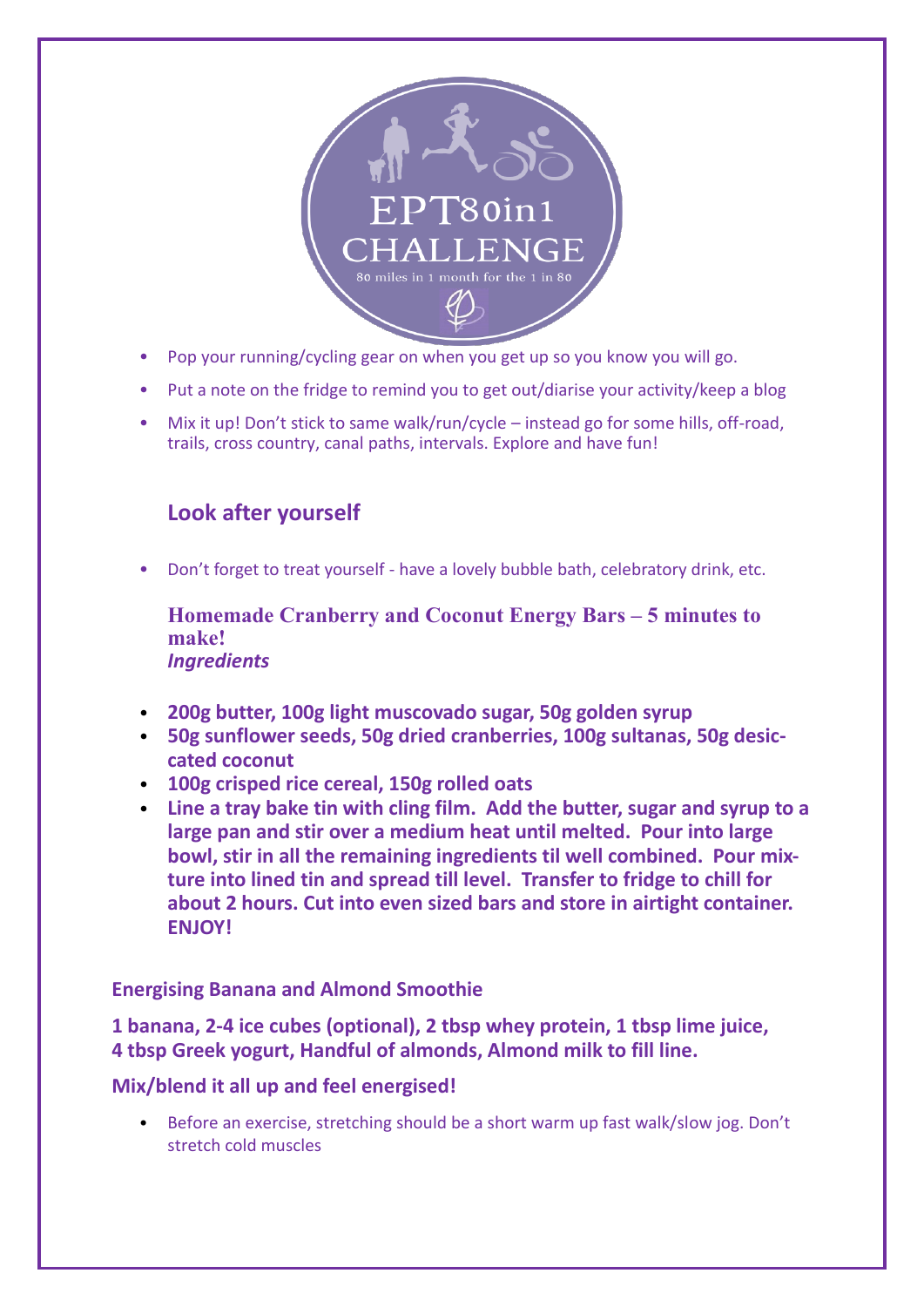

• After an exercise, do a series of stretches that suit you for at LEAST 20 seconds per stretch, per leg. A good stretching routine will help restore the muscles' balance and allow you to be more flexible. Do remember the value of cross training, massage and stretching during your challenge. Some stretching examples are:

Calf stretch: Stand with feet shoulder width apart. Take one foot forward and keep feet parallel. Maintain the arch in the forward foot by pressing down with the toes to stop foot rolling in. Straighten back and feel stretch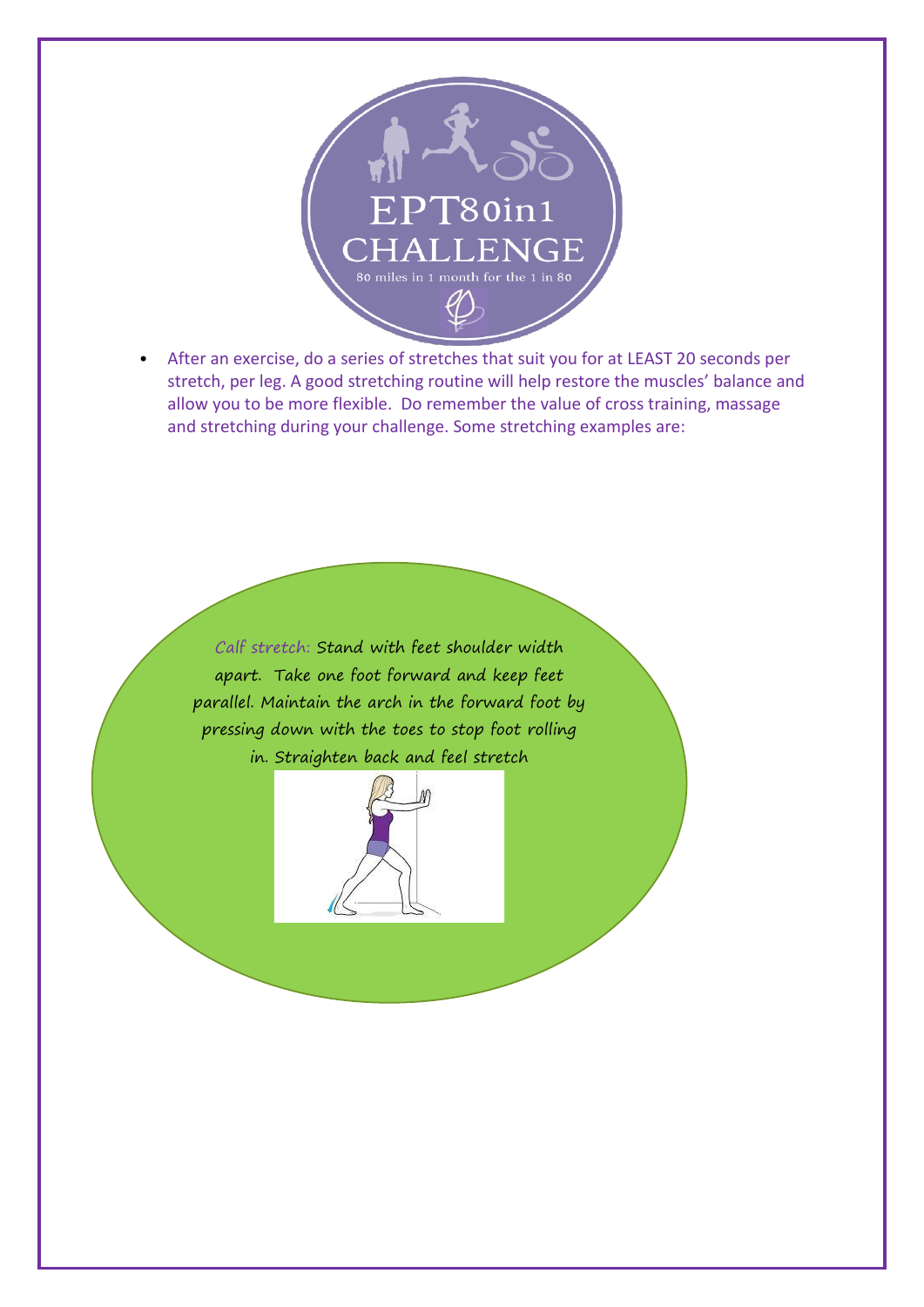

**Hamstring: Lie on back, pull one leg up to chest and hug with both arms. Keep one leg straight or bent on floor keeping ankle flexed**



**feet should be approximately be found and the stretch stretch arch in the formard with the foot by pushed forward**  $\bullet$  on the inner t **Quads: This stretch can be done lying on your side in a straight line or standing. Grasp the top of the ankle with your hand on the same side and bring heel up to** 

**down with the toes and with**



Groin: Keep the back straight, take the foot to one side and take the knee over but not further than your foot, transferring weight to the bent leg. Feel the stretch on the inner thigh of the straight leg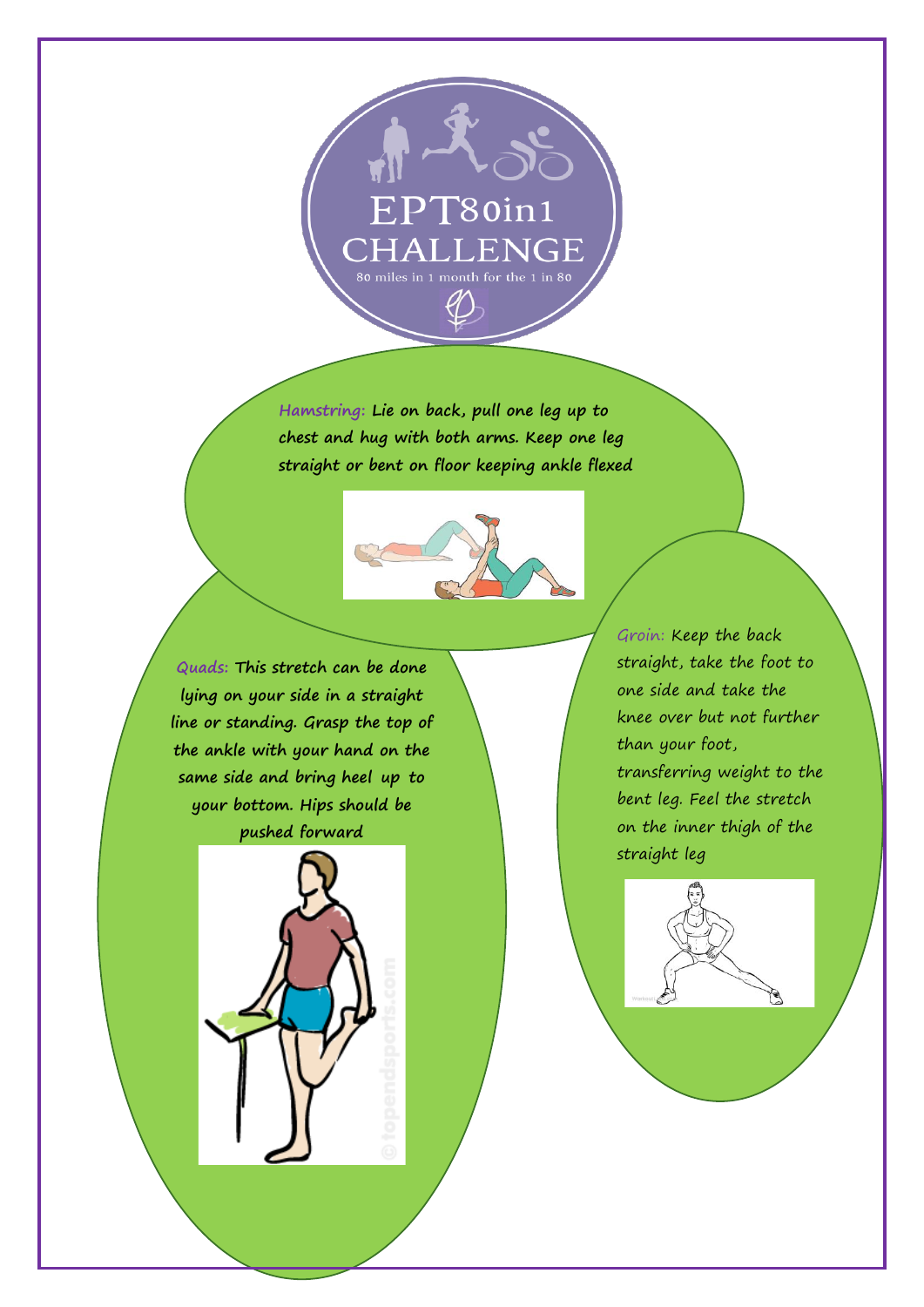

# **Our Favourite Running/Exercise Tips**

"When running, let your jaw hang loose, don't bunch up your shoulders close to your ears, and occasionally shake out your hands and arms to stay relaxed" – Dave Martin.

You must listen to your body. Run through annoyance, but not through pain." – Dr. George Sheehan

Feel the magic… "for me, running is a lifestyle and an art. I'm far more interested in the magic of it that the mechanics/" – Lorraine Moller

> Taking up running, cycling, walking can do wonders for your confidence, state of mind and general well-being – Rob Beech, personal trainer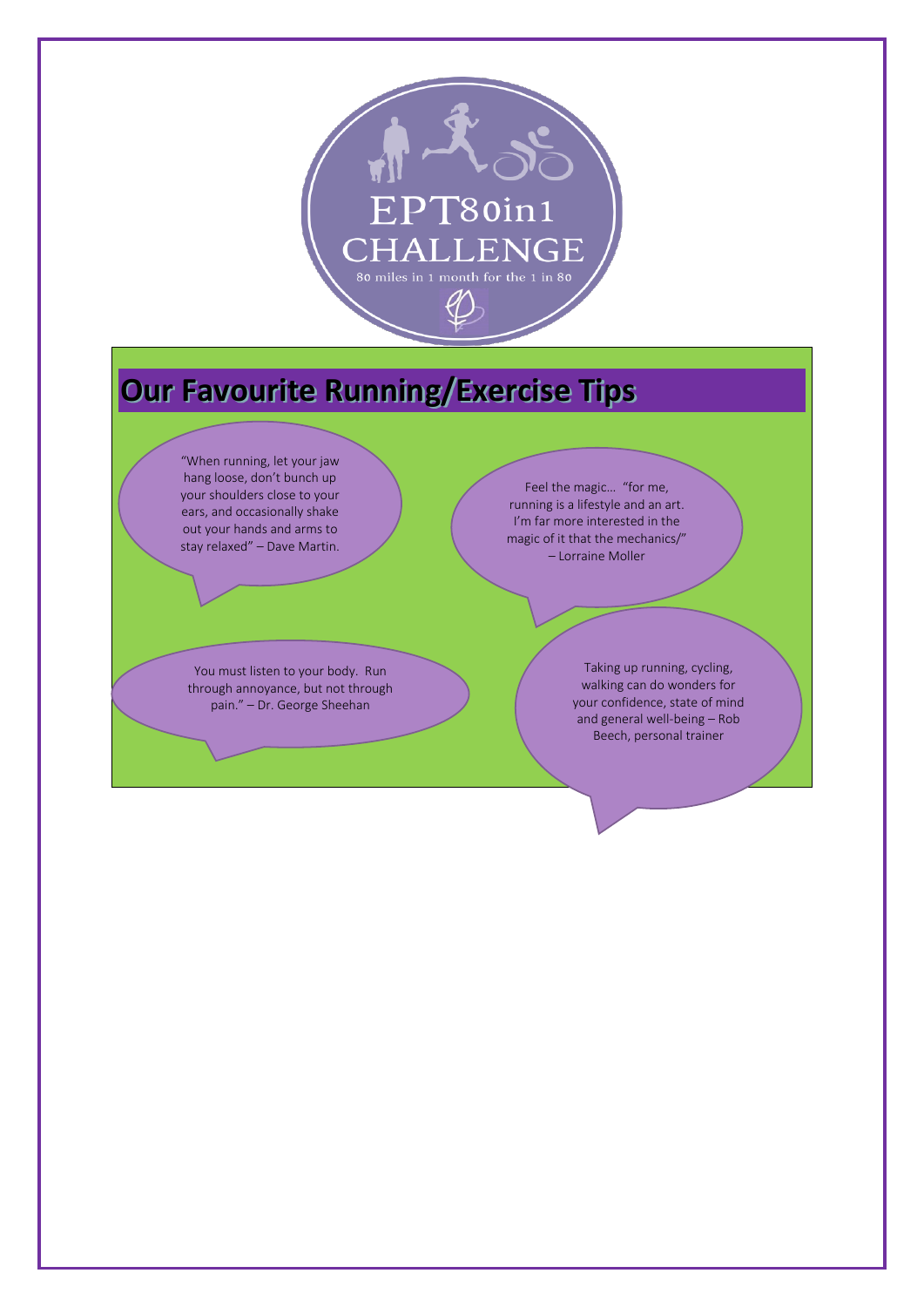

After a run, cycle etc. don't rush back into life. Take a few minutes to walk, stretch, relax, meditate." Runners World Editors.

Mix it up and don't get bored! "move into a hill session gradually, running the first few repeats moderately and increase the effort as you go along" – Frank Shorter, 1972 Olympic

There really is nothing to lose from trying something new

Never underestimate the value of a good training partner, even if it's your dog. Training allies will get you out the door on those days when exercise may otherwise be reduced to a finger on the remotecontrol button." – Runner's World editors